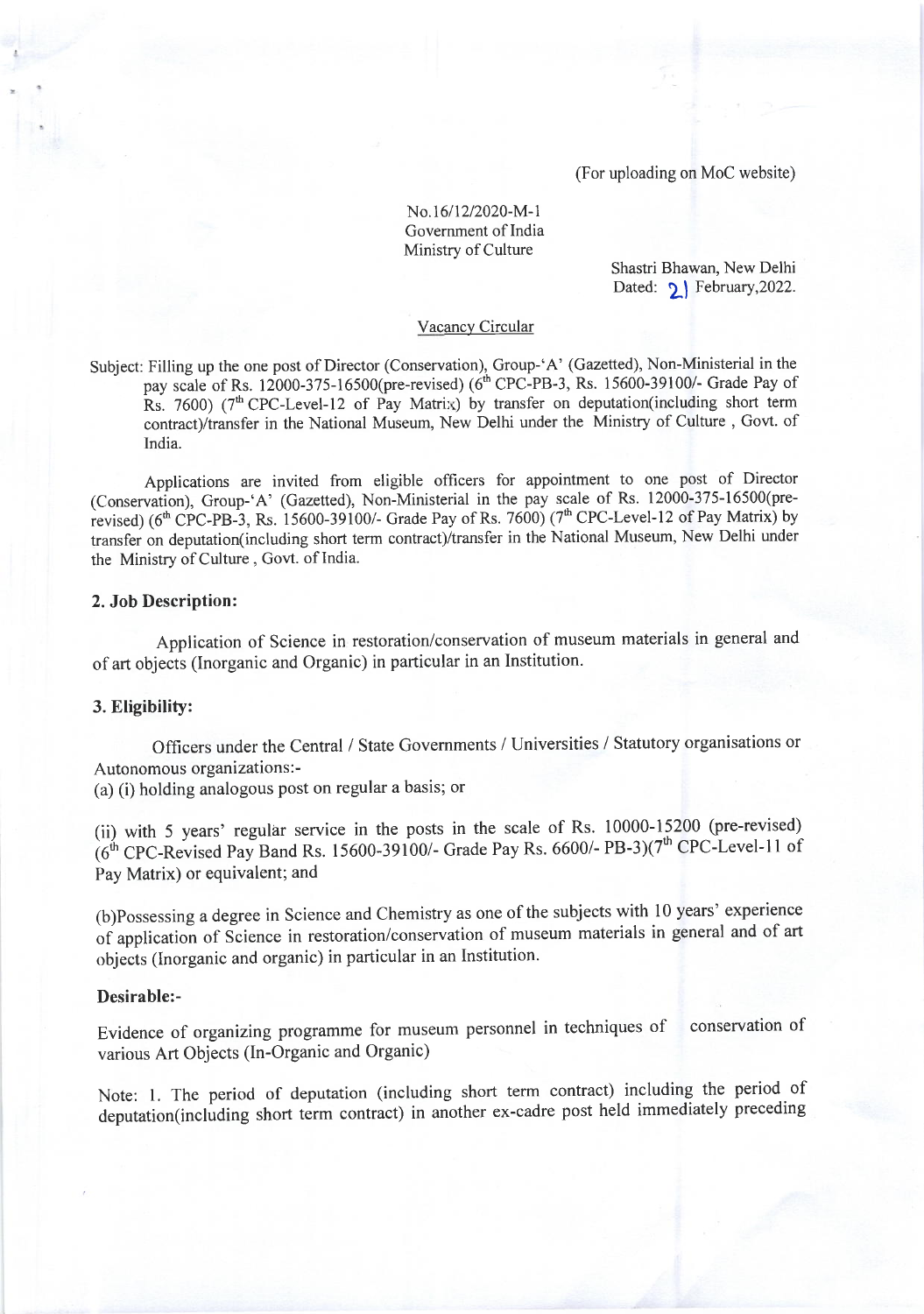this appointment in the same or some other organization or department of the Central Government shall ordinarily not to exceed four years.

Note: 2. The maximum age limit for appointment by deputation (ISTC) shall not be exceeding 56 years as on the closing date of receipt of applications.

The applications in duplicate in the enclosed prescribed proforma(Annexure) and complete up to date ACR dossiers of the officer (last 5 years) who can be spared in the event of their selection along with (i) vigilance clearance, (ii) integrity certificate, (iii) cadre clearance, and (iv) major / minor penalty statement for the last 10 years should reach the undersigned through proper channel within a period of 60 days from the date of advertisement in the Employment News. Applications received after the due date or otherwise incomplete will not be considered and stand rejected. The applications/CV not accompanied by supporting certificates/documents in support of Qualification and Experience claimed by the candidates would not be processed for determining the eligibility of the candidates for the selection.

(Arun Kumar) Under Secretary to the Government of India Tel: 23380136 No. 210-D Wing, Shastri Bhawan, Dr. Rajendra Prasad Road New Delhi-110115.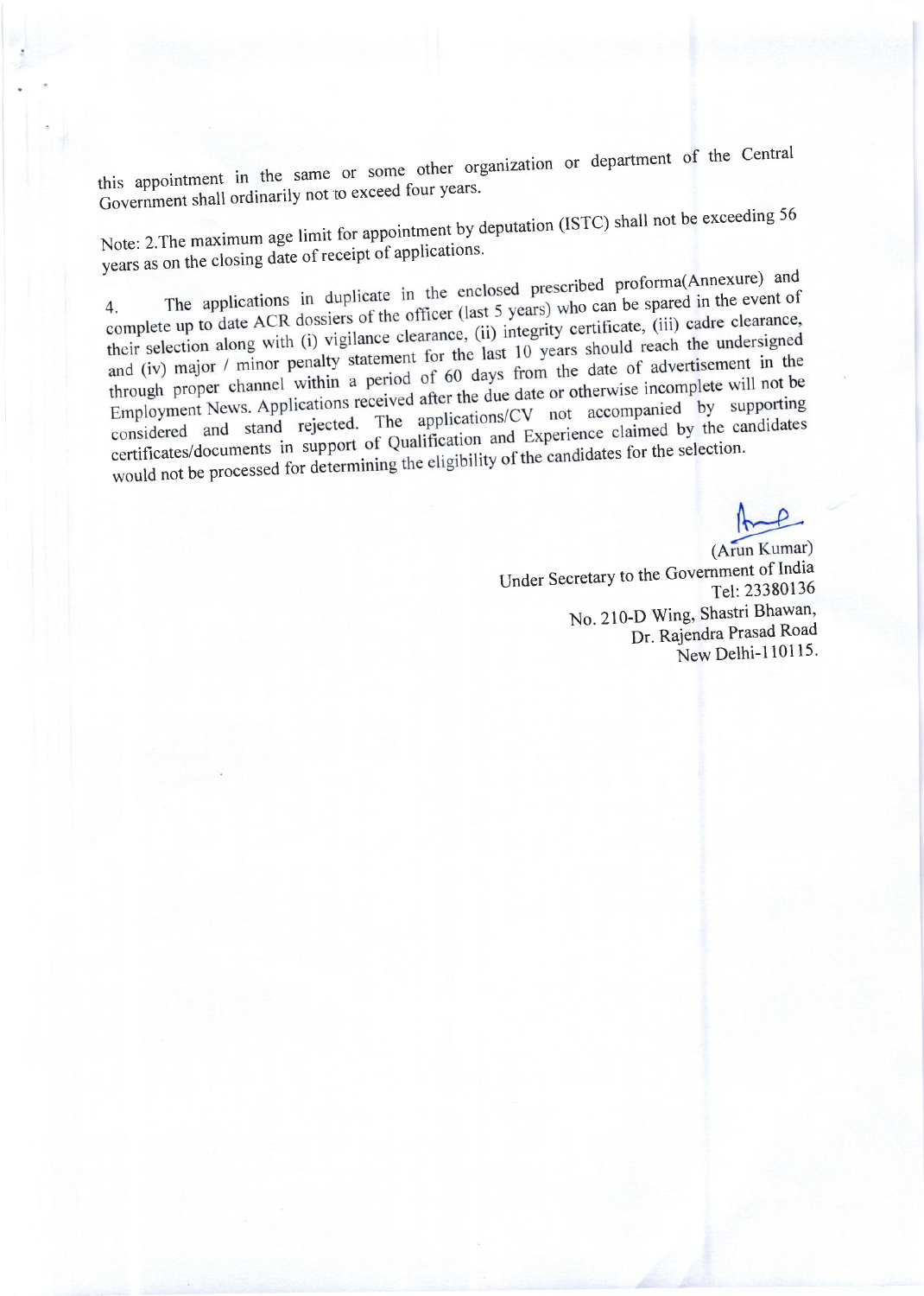## ANNEXURE

# BIO-DATA/ CURRICULUM VITAE PROFORMA FOR THE POST OF DIRECTOR (CONSRVATION) IN NATIONAL MUSEUM, NEW DELHI.

| 1. Name and Address                                                                      |                                                                                                   |
|------------------------------------------------------------------------------------------|---------------------------------------------------------------------------------------------------|
| (in Block Letters)                                                                       |                                                                                                   |
| 2. Date of Birth (in Christian era)                                                      |                                                                                                   |
| 3.i) Date of entry into service                                                          |                                                                                                   |
| ii) Date of retirement under                                                             |                                                                                                   |
| Central/State Government Rules                                                           |                                                                                                   |
| 4. Educational Qualifications                                                            |                                                                                                   |
| 5. Whether<br>Educational<br>and<br>other                                                |                                                                                                   |
| qualifications required for the post are                                                 |                                                                                                   |
| satisfied. (If any qualification has been                                                |                                                                                                   |
| treated as equivalent to<br>the<br>one                                                   |                                                                                                   |
| prescribed in the<br>Rules,<br>state<br>the                                              |                                                                                                   |
| authority for the same)                                                                  |                                                                                                   |
|                                                                                          | Qualifications/ Experience required as Qualifications/ experience possessed by the officer        |
| mentioned in the advertisement/vacancy                                                   |                                                                                                   |
| circular                                                                                 |                                                                                                   |
| Essential:-                                                                              | Essential:-                                                                                       |
| Officers<br>the<br>under<br>Central<br>State<br>$\prime$                                 |                                                                                                   |
| Governments / Universities /<br>Statutory                                                |                                                                                                   |
| organisations<br>Autonomous<br><sub>or</sub>                                             |                                                                                                   |
| organizations:-                                                                          |                                                                                                   |
| (a) (i) holding analogous post on regular                                                |                                                                                                   |
| basis; or                                                                                |                                                                                                   |
| (ii) with 5 years' regular service in the<br>posts in the scale of Rs. 10000-15200 (pre- |                                                                                                   |
| revised) (6 <sup>TH</sup> CPC Revised Pay Band Rs.                                       |                                                                                                   |
| [15600-39100/- Grade Pay Rs. 6600/- PB-3]                                                |                                                                                                   |
| $[(7th CPC-Level-11$ of Pay Matrix) or                                                   |                                                                                                   |
| equivalent; and                                                                          |                                                                                                   |
| (b)Possessing a degree in Science and                                                    |                                                                                                   |
| Chemistry as one of the subjects with 10                                                 |                                                                                                   |
| years' experience of application of Science                                              |                                                                                                   |
| in restoration/conservation of museum                                                    |                                                                                                   |
| materials in general and of art objects                                                  |                                                                                                   |
| (Inorganic and organic) in particular in an                                              |                                                                                                   |
| Institution.                                                                             |                                                                                                   |
| Desirable:-                                                                              | Desirable:-                                                                                       |
| Evidence of organizing programme for                                                     |                                                                                                   |
| techniques<br>personnel<br>in<br>museum                                                  |                                                                                                   |
| conservation of various Art Objects<br> of                                               |                                                                                                   |
| (In-Organic and Organic)                                                                 |                                                                                                   |
|                                                                                          | 5.1 Note: This column needs to be applified to indicate Essential and Desirable Qualifications as |
|                                                                                          |                                                                                                   |

5.1 Note: This column needs to be amplified to indicate Essential and Desirable Qualifications as mentioned in the RRs by the Administrative Ministry/Department/Office at the time of issue of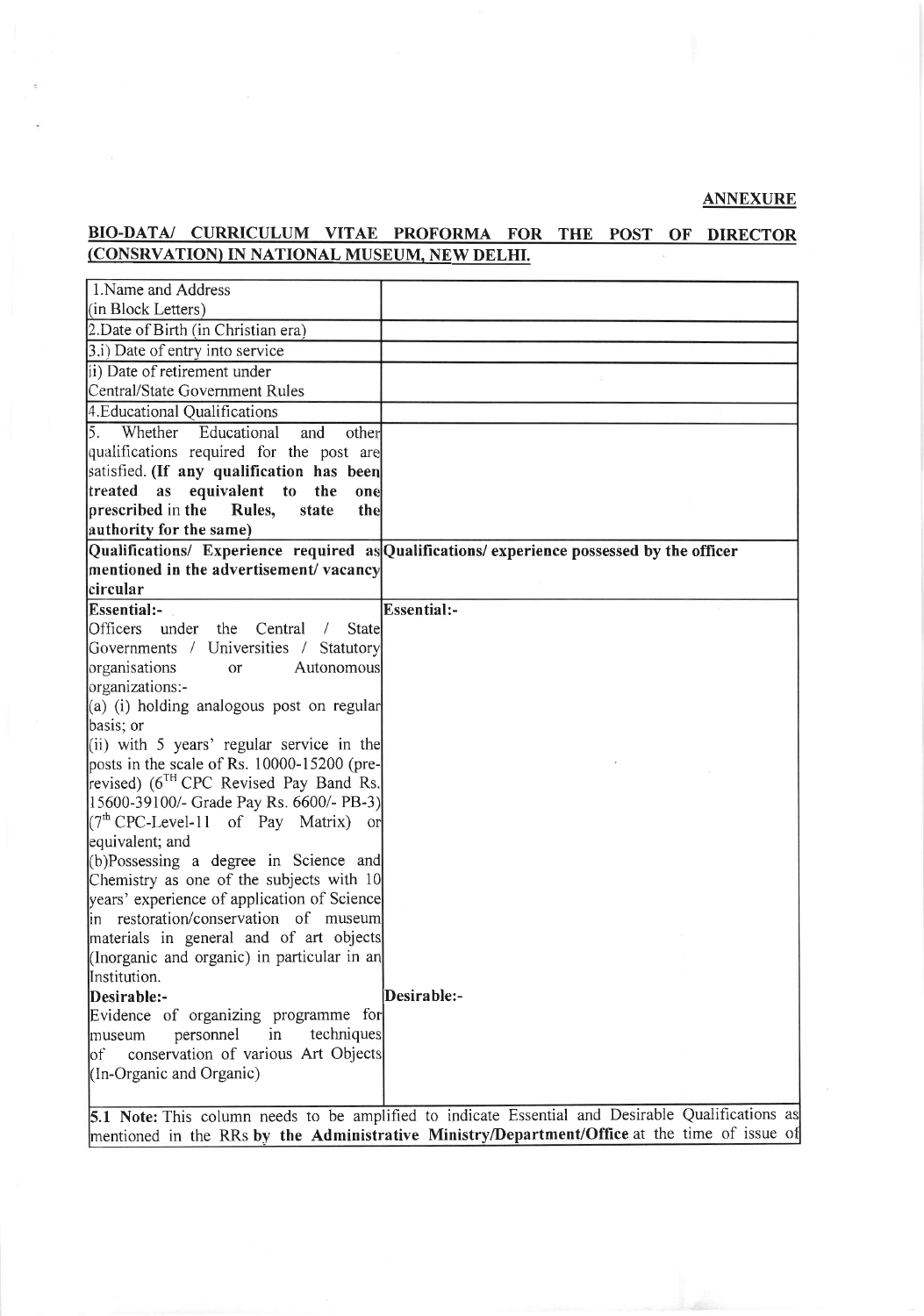| Circular and issue of Advertisement in the Employment News.<br>5.2 In the case of Degree and Post Graduate Qualifications Elective/ main subjects and subsidiary subjects |  |
|---------------------------------------------------------------------------------------------------------------------------------------------------------------------------|--|
| may be indicated by the candidate.                                                                                                                                        |  |
| 6. Please state clearly whether in the light                                                                                                                              |  |
| of entries made by you above, you meet the                                                                                                                                |  |
| requisite Essential Qualifications and work                                                                                                                               |  |
| experience of the nost                                                                                                                                                    |  |

6.1 Note: Borrowing Departments are to provide their specific comments/ views confirming the relevant Essential Qualification/ Work experience possessed by the Candidate (as indicated in the Bio-data) with reference to the post applied.

7. Details of Employment, in chronological order. Enclose a separate sheet duly authenticated by your signature, if the space below is insufficient.

| Office/Institution | Post held on<br>regular basis | lFrom | To | l*Pav<br>lbasis | Band | and Nature of Duties (in detail)<br>GradePay/Pay Scale of highlighting experience<br>the post held on regular required for the<br>applied for |  | post |
|--------------------|-------------------------------|-------|----|-----------------|------|-----------------------------------------------------------------------------------------------------------------------------------------------|--|------|
|                    |                               |       |    |                 |      |                                                                                                                                               |  |      |

\* Important : Pay-band and Grade Pay granted under ACP/MACP are personal to the officer and therefore, should not be mentioned . Only Pay Band and Grade Pay/ Pay scale of the post held on regular basis to be mentioned. Details of ACP/MACP with present Pay Band and Grade Pay where such benefits have been drawn by the Candidate, may be indicated as below;

| Office/Institution | Pay, Pay Band, and Grade Pay<br>drawn under ACP / MACP | From | 1 Q |
|--------------------|--------------------------------------------------------|------|-----|
|                    | Scheme                                                 |      |     |

|                               | 8. Nature of present employment i.e. Adhoc or<br>Temporary or Quasi-Permanent or Permanent<br>9. In case the present employment is held on                                                                                                                                                                                                                                                                                                                        |                                                                         |                                                                                                                       |
|-------------------------------|-------------------------------------------------------------------------------------------------------------------------------------------------------------------------------------------------------------------------------------------------------------------------------------------------------------------------------------------------------------------------------------------------------------------------------------------------------------------|-------------------------------------------------------------------------|-----------------------------------------------------------------------------------------------------------------------|
| appointment                   | deputation/contract basis, please state-<br>a) The date of initial b) Period of appointment<br>on deputation/<br>contract                                                                                                                                                                                                                                                                                                                                         | c) Name of the parent<br>office/organization<br>the<br>which<br>belongs | d) Name of the post and Pay of<br>to the post held in substantive<br>applicant capacity in the parent<br>organisation |
|                               | 9.1 Note: In case of Officers already on deputation, the applications of<br>such officers should be forwarded by the parent cadre/ Department along<br>with Cadre Clearance, Vigilance Clearance and Integrity certificate.<br>9.2 Note: Information under Column 9(c) & (d) above must be given in<br>all cases where a person is holding a post on deputation outside the cadre/<br>organization but still maintaining a lien in his parent cadre/ organisation |                                                                         |                                                                                                                       |
| deputation and other details. | 10. If any post held on Deputation in the past by<br>the applicant, date of return from the last                                                                                                                                                                                                                                                                                                                                                                  |                                                                         |                                                                                                                       |
| employment:                   | 11. Additional details about present<br>Please state whether working under<br>lindicate the name of your employer                                                                                                                                                                                                                                                                                                                                                 |                                                                         |                                                                                                                       |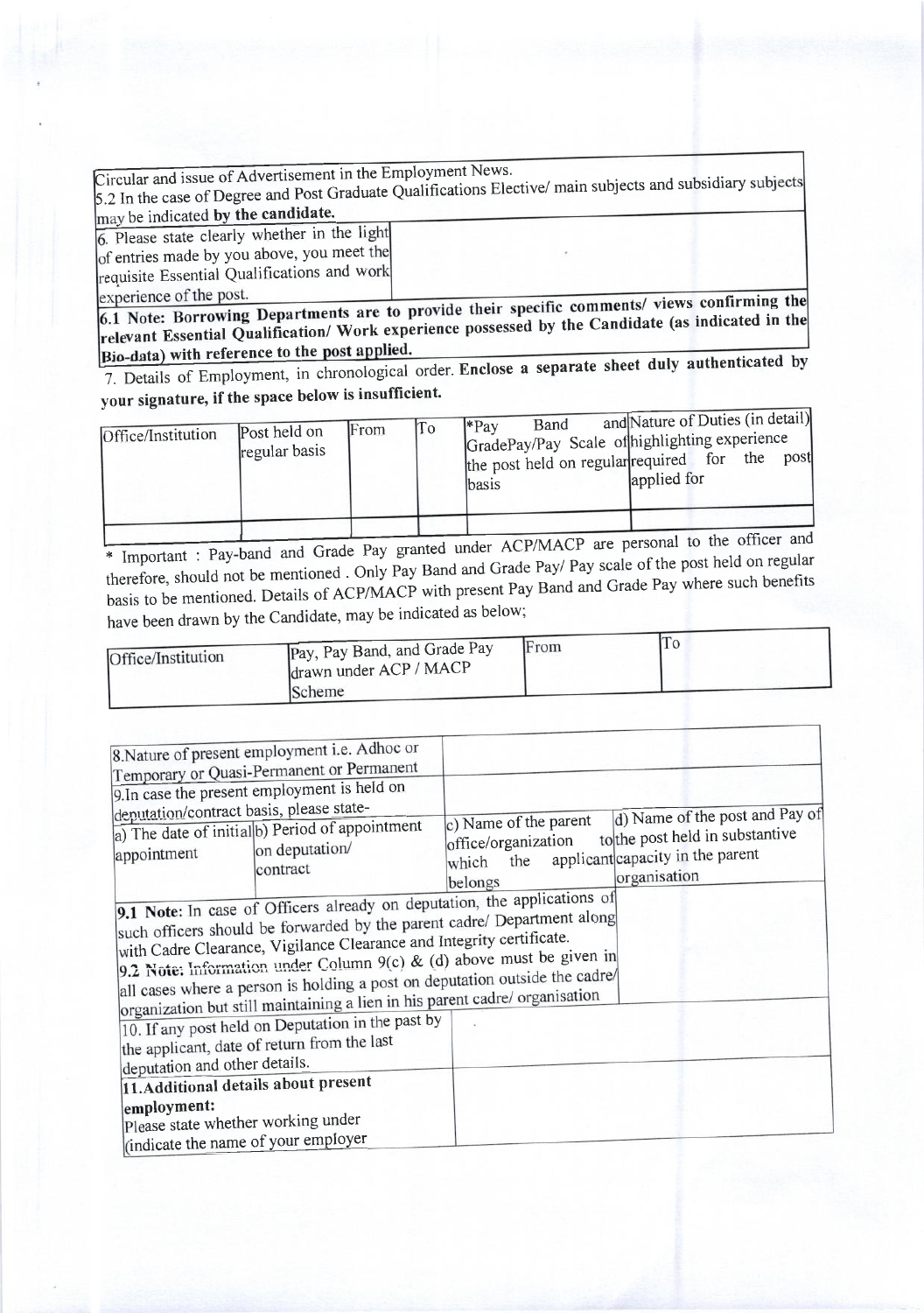| against the relevant column)                                                                             |                                 |                         |                                                     |  |
|----------------------------------------------------------------------------------------------------------|---------------------------------|-------------------------|-----------------------------------------------------|--|
| a) Central Government                                                                                    |                                 |                         |                                                     |  |
| b) State Government                                                                                      |                                 |                         |                                                     |  |
| c) Autonomous Organization                                                                               |                                 |                         |                                                     |  |
| d) Government Undertaking                                                                                |                                 |                         |                                                     |  |
| e) Universities                                                                                          |                                 |                         |                                                     |  |
| f) Others                                                                                                |                                 |                         |                                                     |  |
| 12. Please state whether you are working in the                                                          |                                 |                         |                                                     |  |
| same Department and are in the feeder grade or                                                           |                                 |                         |                                                     |  |
| feeder to feeder grade.                                                                                  |                                 |                         |                                                     |  |
| 13. Are you in Revised Scale of Pay? If yes, give                                                        |                                 |                         |                                                     |  |
| the date from which the revision took place and                                                          |                                 |                         |                                                     |  |
| also indicate the pre-revised scale                                                                      |                                 |                         |                                                     |  |
| 14. Total emoluments per month now drawn                                                                 |                                 |                         |                                                     |  |
|                                                                                                          |                                 |                         |                                                     |  |
| Grade Pay<br>Basis Pay in the PB                                                                         |                                 | <b>Total Emoluments</b> |                                                     |  |
|                                                                                                          |                                 |                         |                                                     |  |
|                                                                                                          |                                 |                         |                                                     |  |
| 15. In case the applicant belongs to an Organisation which is not following the Central Government Pay-  |                                 |                         |                                                     |  |
| scales, the latest salary slip issued by the Organisation showing the following details may be enclosed. |                                 |                         |                                                     |  |
| Basic Pay with Scale of Pay and                                                                          |                                 |                         | Dearness Pay/interim relief /other Total Emoluments |  |
|                                                                                                          | Allowances etc., (with break-up |                         |                                                     |  |
| rate of increment<br>details)                                                                            |                                 |                         |                                                     |  |
|                                                                                                          |                                 |                         |                                                     |  |
|                                                                                                          |                                 |                         |                                                     |  |
|                                                                                                          |                                 |                         |                                                     |  |
| 16.A Additional information, if any, relevant to                                                         |                                 |                         |                                                     |  |
| the post you applied for in support of your                                                              |                                 |                         |                                                     |  |
| suitability for the post.                                                                                |                                 |                         |                                                     |  |
| may<br>things<br>other<br>among<br>(This                                                                 | provide                         |                         |                                                     |  |
| information with regard to (i) additional academic                                                       |                                 |                         |                                                     |  |
| qualifications (ii) professional training and (iii)                                                      |                                 |                         |                                                     |  |
| work experience over and above prescribed in the                                                         |                                 |                         |                                                     |  |
| Vacancy                                                                                                  |                                 |                         |                                                     |  |
| Circular /Advertisement)                                                                                 |                                 |                         |                                                     |  |
| (Note: Enclose a separate sheet, if the space is                                                         |                                 |                         |                                                     |  |
| insufficient)                                                                                            |                                 |                         |                                                     |  |
| 16.B Achievements:                                                                                       |                                 |                         |                                                     |  |
| The candidates are requested to indicate                                                                 |                                 |                         |                                                     |  |
| information with regard to;                                                                              |                                 |                         |                                                     |  |
| (i) Research publications and reports and special                                                        |                                 |                         |                                                     |  |
|                                                                                                          |                                 |                         |                                                     |  |
| projects<br>(ii) Awards/Scholarships/Official Appreciation                                               |                                 |                         |                                                     |  |
|                                                                                                          |                                 |                         |                                                     |  |
| (iii) Affiliation with the professional                                                                  |                                 |                         |                                                     |  |
| bodies/institutions/societies and;                                                                       |                                 |                         |                                                     |  |
| (iv) Patents registered in own name or achieved                                                          |                                 |                         |                                                     |  |
| for the organization                                                                                     |                                 |                         |                                                     |  |
| $(v)$ Any research/ innovative measure involving                                                         |                                 |                         |                                                     |  |
| official recognition                                                                                     |                                 |                         |                                                     |  |
|                                                                                                          |                                 |                         |                                                     |  |
| vi) any other information.<br>(Note: Enclose a separate sheet if the space is                            |                                 |                         |                                                     |  |